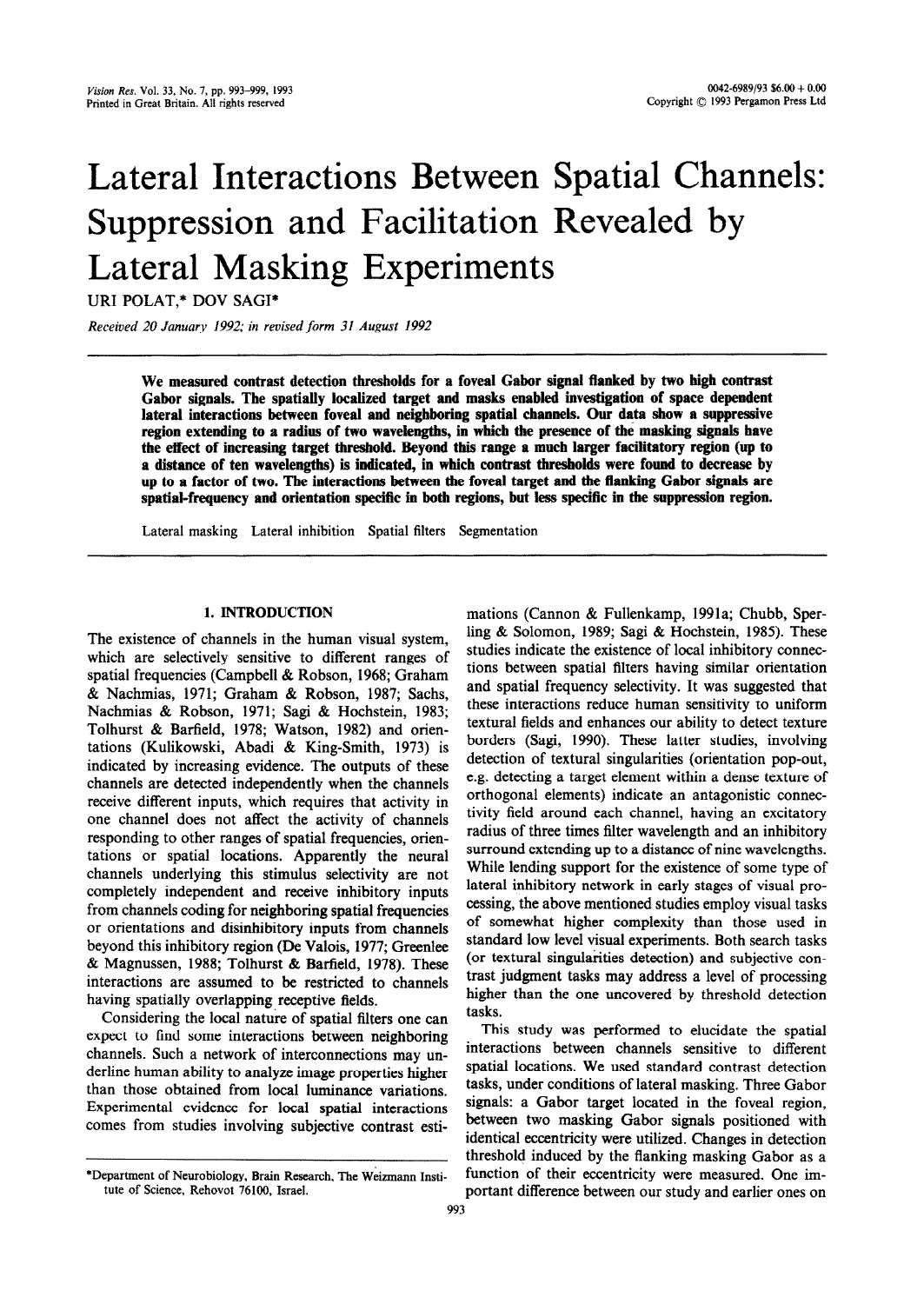lateral masking (Bouma, 1970; Flom, Weymouth & Kahneman, 1963b; Flom, Heath & Takahashi, 1963a) is the choice of stimuli, in our case band limited Gabor signals while in the earlier studies alphanumeric characters were used. The psychophysical task differed also in a significant way: earlier studies employed letter recognition or gap detection (in a Landolt C) tasks, while we used a two-alternative forced-choice contrast detection paradigm. We believe that these differences are important in distinguishing between two major contributions to the masking effect. The first being from within filter integration processes (assumed to be linear) while the second is from between filter interactions (following some nonlinearity at the filter output). In particular, the use of localized band-pass stimuli provides us with a better control over the set of filters (or channels) activated by the stimulus, by minimizing the number of active units. Since filter size is assumed to be about two times its most sensitive wavelength (Watson, Barlow & Robson, 1983; Wilson, 1983), we expect to find interactions from within the filters integration processes within this range. The situation is somewhat more complicated when using low-pass stimuli as letters (Bouma, 1970), line elements (Kulikowski & King-Smith, 1973) or light spots (Westheimer, 1967), which are lowpass and broad band in the spatial frequency domain and thus, when considering lateral interferences, probe mainly within filter integration process by activating relatively large (lower frequency) filters that cover both the test and the mask. Indeed, earlier studies involving detection of a light spot on a background of a larger adapting field were interpreted in terms of retinal inhibition (Westheimer, 1967). Later studies involving detection of a fine line flanked by two masking lines were interpreted in terms of linear integration within spatial filters (Kulikowski & King-Smith, 1973). In a similar way, masking experiments using spatially overlapping narrow band gratings as mask and test probe within filter integration or integration between spatially overlapping filters of different peak frequencies, depending on the frequency difference between test and mask (Harvey & Doan, 1990; Daugman, 1984; De Valois, 1977). As a compromise between using overlapping gratings or nonoverlapping line elements, we used spatially displaced Gabor signals as test and mask (Gabor, 1946). Although giving up complete localization in both space and frequency domain, this configuration seems to be more suitable to explore interactions between spatially adjacent filters.

## 2. **METHODS**

# *Apparatus*

Stimuli were displayed as gray-level modulation on an Hitachi HM-3619A color monitor, using an Adage 3000 raster display system. The video format was 56 Hz noninterlaced, with  $512 \times 512$  pixels occupying a  $9.6 \times 9.6$  deg area. The mean display luminance was 50  $cd/m<sup>2</sup>$  in an otherwise dark environment. Stimulus generation was controlled by a Sun-3/140 workstation and the stimulus display by the Adage local processor. Gamma correction was applied using IO-bit lookup tables.

#### *Stimuli*

Stimuli consisted of three Gabor signals arranged vertically (see Fig. 1). The luminance distribution of one Gabor signal is determined by

$$
L(x, y|x_0, y_0) = \cos\left(\frac{2\pi}{\lambda}((x - x_0)\cos\theta + (y - y_0)\sin\theta)\right) \exp\left(-\left(\frac{(x - x_0)^2 + (y - y_0)^2}{\sigma^2}\right)\right)
$$
 (1)

where x is along the horizontal axis,  $y$  the vertical axis,  $\theta$  the orientation of the Gabor signal (in radians),  $\lambda$  the



FIGURE 1. Stimuli configurations demonstrating some target to mask distances used in the present experiments. Distance (center to center) =  $0\lambda$  (a), 1.5 $\lambda$  (b), 3 $\lambda$  (c) and 6 $\lambda$  (d). Here target contrast (central patch) is somewhat enhanced for demonstration purpose, see Methods for more details.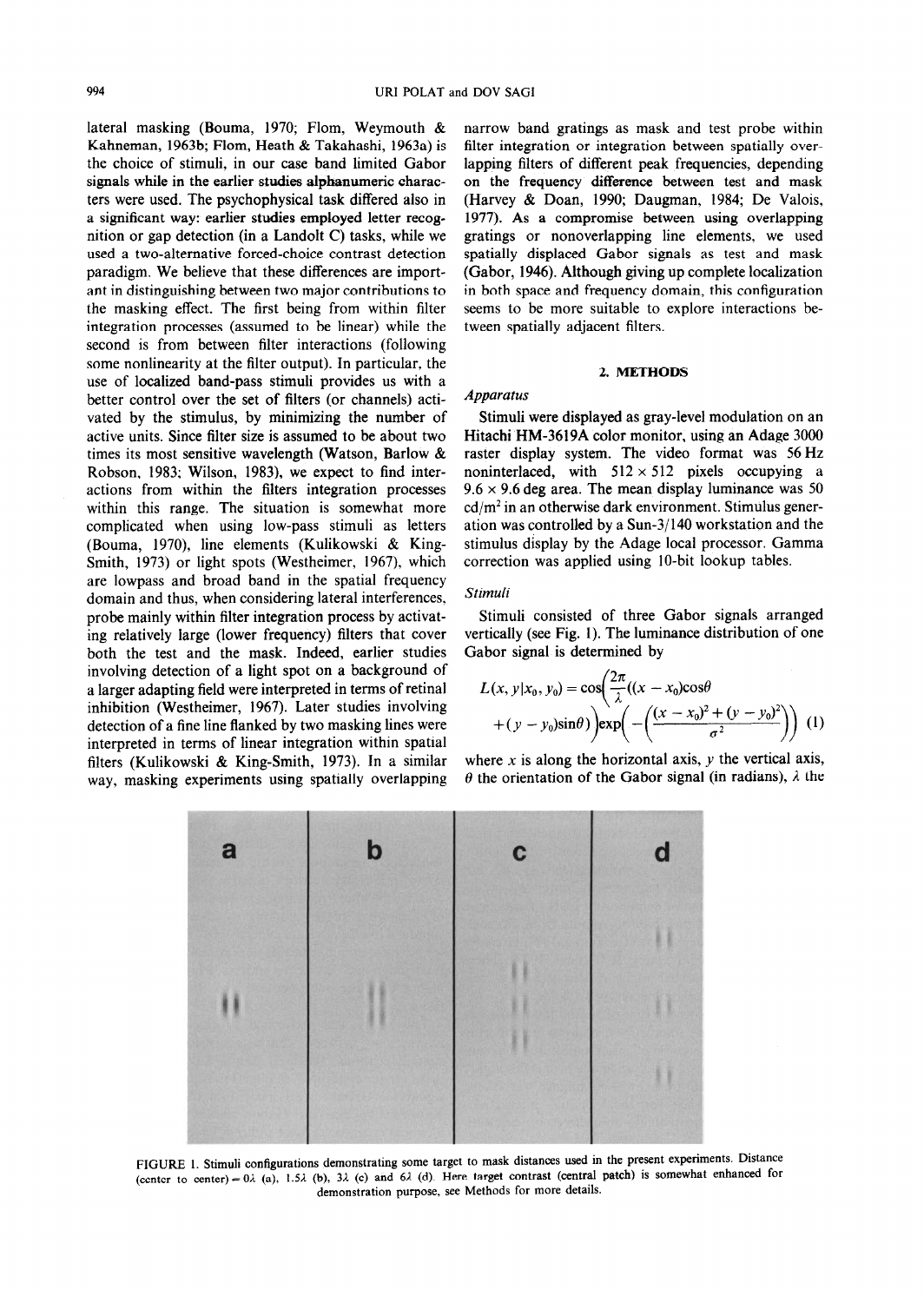wavelength and  $\sigma$  the standard deviation of the Gaussian envelop. The summation of three Gabor signals shifted by  $\Delta x$  and  $\Delta y$ , as specified by equation (2), describes the stimuli used in these experiments.

$$
L(x, y|x_0, y_0) = A_m L(x, y|x_0 - \Delta x, y_0 - \Delta y)
$$
  
+  $A_t L(x, y|x_0, y_0) + A_m L(x, y|x_0 + \Delta x, y_0 + \Delta y) + I$  (2)

 $A_m$  and  $A_l$  are the mask and target amplitudes respectively and  $I$  is the average screen luminance. In all cases the masks were aligned along the vertical meridian  $(\Delta x = 0, \Delta y = \text{variable})$  and  $x_0, y_0$  coincided with the fixation point for all experiments described below. In most experiments we used vertical targets and masks so that varying only the vertical mask to target distance did not affect relative phase. The Gaussian envelope size (0.075 or 0.15 deg) was selected so to have at least one cycle within a range of  $\pm \sigma$  from the Gaussian center. Target and mask wavelength were varied between 0.075 and 0.3 deg. In all experiments, unless otherwise defined, mask amplitude ( $A_m$ ) was 30% of mean luminance (0.3*I*) for  $\Delta y < 3\lambda$  and 40% otherwise. This choice was made as a compromise between two constrains; one limiting the maximum contrast at small separations  $(2A_m + A_t < I)$ , while on the other hand we wanted high mask contrast for large separations where the masks were pushed into the periphery. Data from pilot experiments show that at a test to mask distance of  $3\lambda$  the effects we measured are independent of mask contrast within a relatively large range  $(20-80\%)$ .

## *Experimental procedures*

A two-alternative temporal forced-choice paradigm was used. Each block consisted of 50 trials, across which the signal amplitude and the distance between the Gabor signals were kept constant. Each trial consisted of two stimuli presented sequentially only one of which had a target. Before each trial, a small fixation cross was presented at the center of the screen. When ready, the observers pushed a key activating the trial sequence: a no stimulus interval (randomized within a range of  $360 \pm 270$  msec a stimulus presentation for 90 msec, a no stimulus interval (randomized within a range of  $846 \pm 270$  msec), and a second stimulus presentation for 90 msec. Screen luminance  $(I)$  was kept constant during the stimulus and no stimulus intervals. Each stimulus display included two peripheral high contrast crosses, marking the target stimulus interval presentation. The observers task was to determine which of the stimuli contain the target. Auditory feedback, by means of a keyboard bell, was given on observers' error immediately after response. Psychometric curves were obtained for each spatial separation, from which contrast thresholds were estimated by curve fitting with the Quick function. Each point on the psychometric curve was based on at least 16 blocks of trials (800 trials). In some experiments, requiring many threshold estimates (Figs  $4-7$ ), a staircase method (Tolhurst & Barfield, 1978) was used to determine the threshold, yielding practically the same results (where a comparison can be made). When using

staircase method, each threshold was estimated 4-8 times. SEs, where presented, are averages across observers where each observer's SE was obtained from 4-8 threshold estimates.

# *Observers*

Four naive observers and one of the authors (UP) with normal or corrected to normal vision in both eyes participated in these experiments. The stimuli were viewed binocularly from a distance of approx. 180 cm.

# *3.* RESULTS

Contrast detection thresholds for the fovea1 Gabor signal were determined for different distances  $[\Delta y]$  in equation (2)] between the flanking Gabor signals and the fovea1 target. In the first set of experiments the target and mask assumed vertical orientation and were situated on the vertical meridian. The changes in contrast threshold, relative to standard (no mask) condition is plotted in Fig. 2 as a function of target to mask distance (in units of target wavelength). The existence of two zones, positive and negative, where contrast detection thresholds are affected by flanking Gabor maskers was observed. In the positive region, within an eccentricity of 22, contrast detection thresholds increased reaching a maximal threshold elevation at a distance one wavelength between the flanking Gabor signals and the target. Outside this region detection thresholds are reduced, resulting in a negative region. The zone of negative threshold elevation is wider than the positive one, starting at 1.5-2 $\lambda$ , reaching a minimum at 3 $\lambda$  and progressively returning to the standard threshold by 121. This range is much larger than the signal size  $(\sigma = \lambda)$ , thus the enhancement effect cannot be attributed to



FIGURE 2. Dependence of target threshold on target to mask distance. Threshold elevation is computed relative to that of an isolated target. Data is presented for vertical target and masks  $(\theta_{\rm t} = \theta_{\rm m} = 0 \text{ deg}, \lambda_{\rm t} = \sigma_{\rm t} = \lambda_{\rm m} = \sigma_{\rm m} = 0.075 \text{ deg})$  arranged along the vertical meridian ( $\Delta x = 0$ ,  $\Delta y =$  distance). The detection threshold amplitude of the isolated target  $(A<sub>t</sub>)$  was 0.14*I* for observer RM, 0.15*I* for DR, 0.17I for UP and 0.13I for GH.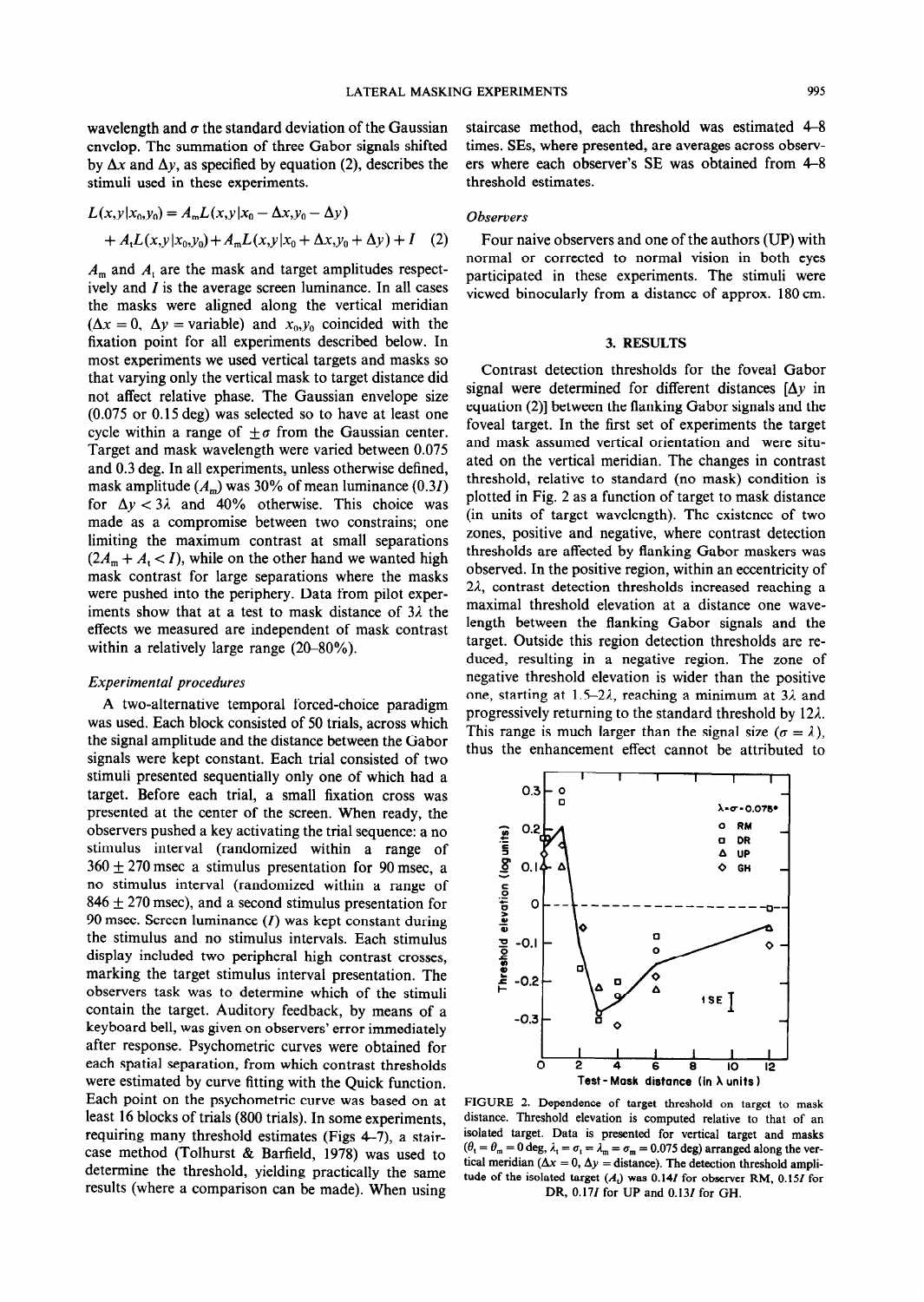signal overlap between test and mask (the area fraction under the two masks tails that fall within a range of  $\pm \sigma$ from the test center is 0.045 for  $\Delta y = 3\lambda$ , 0.003 for  $\Delta y = 4\lambda$  and practically zero for a distance of 6 $\lambda$  where enhancement is still significant). Additional control experiments using test and masks of opposite sign yielded practically the same results in the enhancement region, supporting the suggestion that enhancement effect is not due to linear integration.

In order to determine whether the above range of interactions depends on signal wavelength or on signal size, we repeated the measurements using Gabor signals of different wavelengths and thus different  $\lambda/\sigma$  values. Threshold data were obtained for target and masking Gabor signals having wavelengths of 0.075, 0.15, 0.225 and 0.3 deg and for different spatial separations.  $\sigma$  was 0.075 deg for the shortest wavelength and 0.15 deg for the others. Threshold elevation curves as a function of target to mask distance are depicted in Fig. 3 for the different spatial frequencies used. The threshold curves for all frequencies approximately overlap when plotted as a function of distance in units of signal wavelength. Although the high frequency curves seem to be shifted somewhat to the right, this shift is much smaller than would be expected from a constant interaction range (the shift is by a factor of 1.5 while a constant range would predict a factor of 4). The medium frequency curves, of 0.15 and 0.225 deg wavelength (dashed lines), are similarly shaped with the minima and maxima points close to those obtained with 0.075 and 0.3 deg. Thus, we can conclude that the relevant parameter is  $\lambda$  and not the signal size or some absolute spatial distance.

The- specificity of the induced contrast threshold changes was examined for the orientations and spatial frequencies of the maskers, while keeping the target



FIGURE 3. As for Fig. 2 but for target and mask wavelengths  $(\lambda_1 = \lambda_m)$  of 0.075, 0.15, 0.225 and 0.3 deg. The detection threshold amplitude of the isolated target (A<sub>t</sub>) was 0.15*I* for  $\lambda_t = \sigma_t = 0.075$  deg, 0.051 for  $\lambda_1 = 0.15 \text{ deg}, \sigma_1 = 0.15 \text{ deg}$  and 0.041 for  $\lambda_1 = 0.225$  and 0.3 deg,  $\sigma_1 = 0.15$  deg (observer DR,  $\sigma_m = \sigma_1$ ). presented in Fig. 4).



FIGURE 4. As in Fig. 2 but for different mask orientations  $(\theta_m)$ : 0 deg (a), 15 deg (b), 30 deg (c) or 90 deg (d) from the vertical. (Observer RM,  $\lambda_t = \lambda_m = 0.075 \text{ deg}, \quad \theta_t = 0 \text{ deg}, \quad \sigma_t = \sigma_m = 0.15 \text{ deg}.$  The detection threshold amplitude of the isolated target  $(A<sub>1</sub>)$  was 0.05*I*.

constant. Figure 4 depicts threshold curves for a vertical (0 deg) Gabor signal, each curve for a different mask orientation. As can be seen from Fig. 4, the masking effect disappears when target and mask differ by 90 deg, but is still apparent at 15 deg difference. Also note that the negative lobe of the threshold curves seems to be somewhat more orientation selective than the positive lobe. This phenomenon can be better appreciated when examining Fig. 5. Here we present separately the orientation dependence of the minima and maxima points of the threshold curves. Maximal enhancement (in the negative zone) is decreased by a factor of two at 15 deg orientation difference, and asymptotes toward zero when the masking Gabor signals were presented at an orientation of 30 deg. On the other hand, a significant masking effect is still detectable in the positive zone for masks having an orientation of 45 deg.

The dependence of threshold elevation on target and mask spatial-frequency difference was studied and the



FIGURE 5. Maximal suppression and maximal enhancement as a function of mask-test orientation differences. The threshold elevation values were taken from curves as in Fig. 4, where maximal and minimal points were visually estimated. Curves were obtained by averaging the two observers' data points (RM and GH, where RM's data is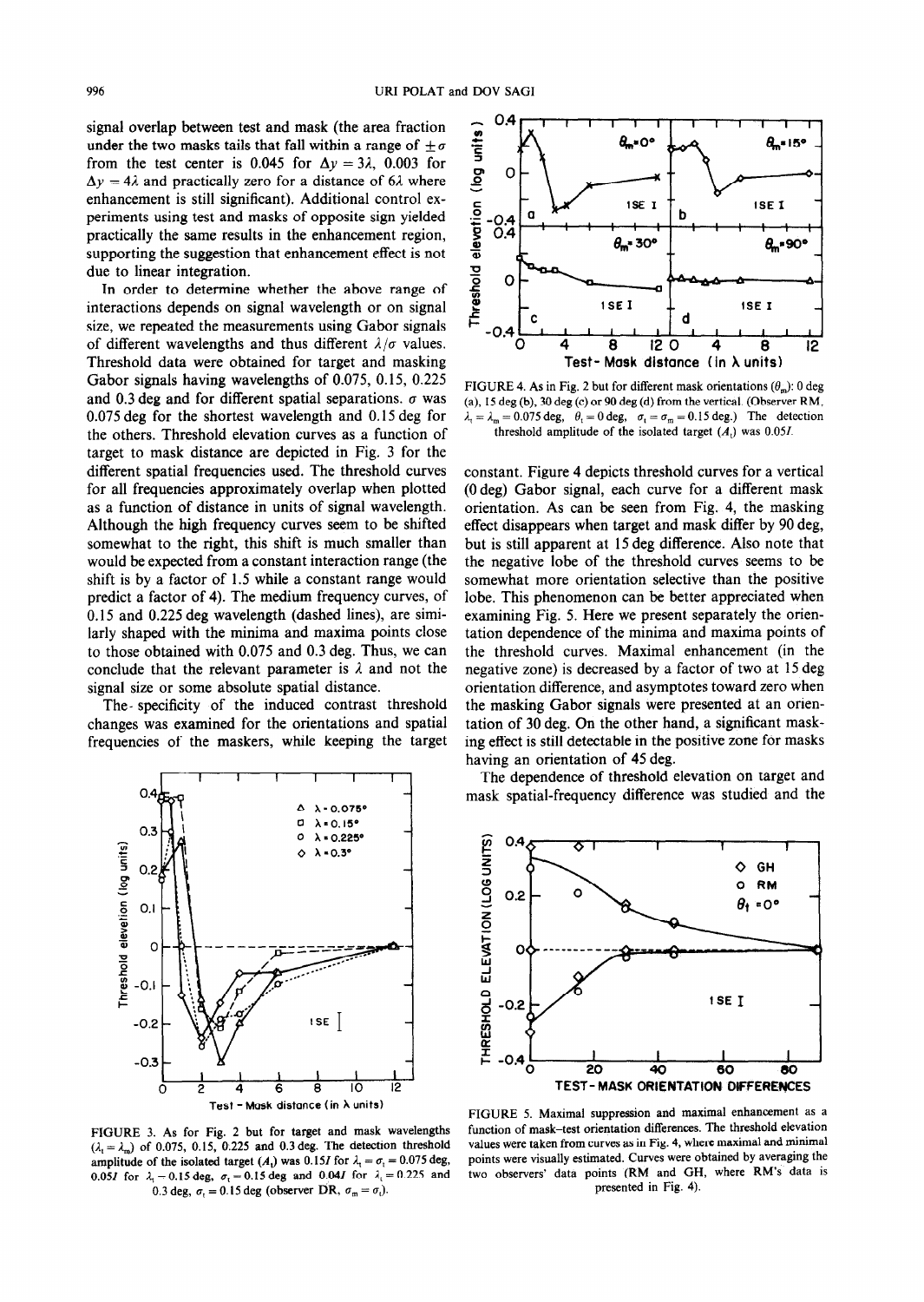

FIGURE 6. As in Fig. 2 but for different mask wavelengths  $(\lambda_m)$ : 0.075 deg (a), 0.15 deg (b), 0.225 deg (c) and 0.3 deg (d). Observer GH,  $\lambda_1 = 0.075 \text{ deg}, \quad \theta_1 = \theta_m = 0 \text{ deg}, \quad \sigma_1 = \sigma_m = 0.15 \text{ deg}.$  The detection threshold amplitude of the isolated target  $(A<sub>i</sub>)$  was 0.05*I*.

**data** is presented in Figs 6 and 7. Threshold elevation values corresponding to maximal enhancement and maximal suppression are depicted in Fig. 7 as a function of the ratio between mask to target wavelengths  $(\lambda_m/\lambda_t)$ . The curves (averaged across observers) show narrower spatial frequency selectivity for the enhancement effect. The data depicted in Fig. 7 was obtained using two different target wavelengths, 0.075 deg where  $\lambda_m \ge \lambda_t$  and 0.225 deg for  $\lambda_m \leq \lambda_t$ . As a result of this choice we obtained different threshold elevation estimates in the case of  $\lambda_m = \lambda_i$ ; for  $\lambda_i = 0.075$  deg and  $\lambda_i = 0.225$  deg. Note also that the standard errors of the suppression estimate are larger than those of the enhancement estimates. This difference probably reflects instability due to practice (Sagi & Polat, 1992) and can be seen here also in the data of observer GH which was tested again after one year of practice (solid diamond in Fig. 7).

#### **4.** DISCUSSION

In this study we examined the effect of lateral masking on target detection. We observed both an increase and decrease of target thresholds in the presence of spatially adjacent high contrast signals. Threshold elevation was observed for target to mask distance smaller than twice the target wavelength. A decrease in threshold was observed when the distance ranged between two wavelengths and ten wavelengths. This pattern of results was obtained for cases where the maskers were displaced from the target in a direction defined by the orientation of target signal (Fig. 2). Increasing target and mask size  $(\sigma)$  by a factor of two did not affect the interaction range. In most cases the decrease in threshold was of equal or higher magnitude when compared with the increase in threshold, and more sensitive to differences between target and mask spectra. In all cases no significant effects were found when target and mask orientations differed by more than 45 deg and their spatial frequency by more than two octaves. The general pattern of results obtained here, for the spatial domain, bares some similarities with masking results from the spatialfrequency domain. Tolhurst and Barfield (1978) used spatially extended sine-wave gratings while studying inter-frequency masking effects of spatially overlapping stimuli. They found threshold suppression when target and mask had similar frequencies and enhancement for frequencies differing by a factor of two or more. Our results show that the same phenomena exist in the space domain for localized signals. More than that, both effects seem to be of similar magnitude (0.4 log units) and in both cases the region of enhancement is wider and more pronounced. A comparison also can be made between the present results and those of Kulikowski and King-Smith (1973), who measured contrast threshold for a fine line in the presence of two flanking sub-threshold lines. Their results, which probably probe within filter integration processes (see Introduction), show enhancement for small mask to test distances (< 0.05 deg) and suppression for larger distances up to 0.15 deg (compare with 2 deg, the maximal distance yielding enhancement in the present study). This reversed effect can be a result of using sub-threshold masks (Nachmias & Sansbury, 1974).

This pattern of results can be taken, as Tolhurst and Barfield (1978) already noted, as evidence for excitatory and inhibitory interactions in the space domain, in our case, and in the frequency domain, in their case. Based on their data they suggest: "Perhaps the channels are excited directly by frequencies up to about one octave from their optimum and are inhibited by a broader range of frequencies." Adopting their account for this phenomenon we suggest the existence of a similar pattern of connections in the space domain. That is,



FIGURE 7. Maximal suppression and maximal enhancement as a function of mask-test wavelength ratio. The threshold elevation values were taken from curves as in Fig. 5, where maximal and minimal points were visually estimated. The curves were obtained by linear interpolation between observers' means. Observers RM, TK and UP were tested with  $\lambda_1 = 0.075$  deg, DR with  $\theta_1 = 0.225$  deg and GH with both  $\lambda$ .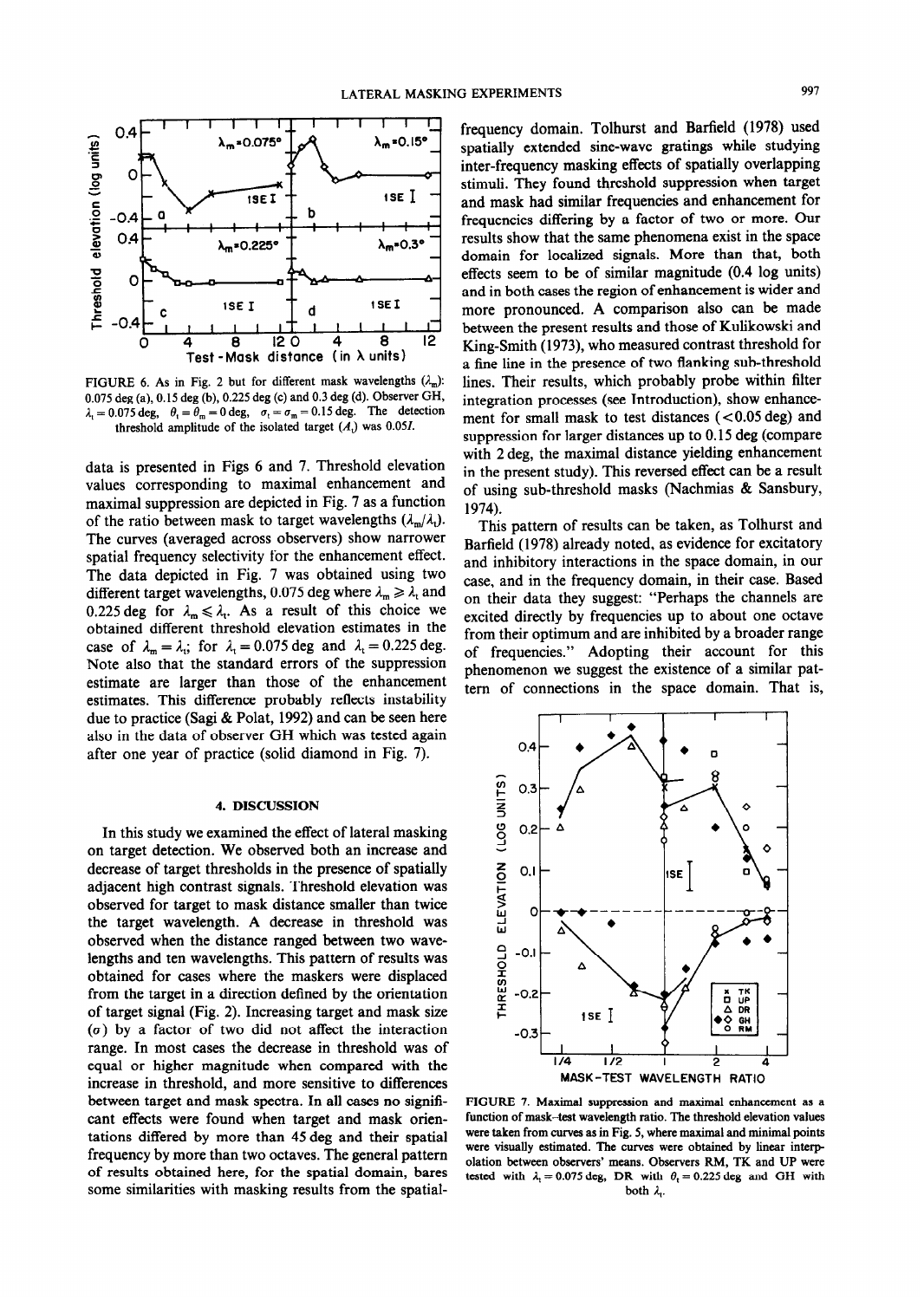channels are excited by other channels within a distance of two wavelengths from their location and are inhibited by channels from larger distances. These interactions do not have to be within the same layer of filters like in a network assuming feedback connection. An analogous outcome is expected from a feedforward scheme where higher level cells integrate the thresholded output of local band-limited filters, using an antagonistic weighting function. The parameters of this weighting function can be directly obtained from the present study: an excitatory center of two wavelengths radius surrounded by an inhibitory zone extending out up to a distance of eight wavelengths. These figures ( $2\lambda$  and  $8\lambda$ ) agree with the ones suggested previously (3 $\lambda$  and 9 $\lambda$ ) for a similar mechanism involved in texture discrimination tasks (Sagi, 1990). While the inhibitory (enhancement) range seems to exceed the size of known spatial filters, e.g.  $2\lambda$ (Watson, Barlow & Robson, 1983; Wilson, 1983), the excitatory (suppression) range largely overlaps with filter size and thus may reflect in part spatial integration within the filter receptive field. Within the context of this discussion it should be noted that the correspondence established here (and by Barfield and Tolhurst before us) between neuronal inhibition and sensitivity enhancement does not constitute a real paradox. Direct inhibition on the target area may reduce spontaneous activity (noise) at or near the area of detection and thus improve detection rate. On this account, the inhibition dependent enhancement is a threshold effect which should reverse once contrast judgment is made on an equivalent suprathreshold target. Evidence for such a suprathreshold phenomenon exists from contrast judgment studies (Chubb et al., 1989; Sagi & Hochstein, 1985). Recently, Cannon and Fullenkamp (1991a) published detailed data describing the suppression of the apparent contrast of a small sine-wave grating patch by a high contrast surrounding grating. They find that the suppression effect can be described by a monotonic function, with suppression declining as the distance between target and surrounding grating increases. While the effect can be detected at distances up to ten wavelengths, it is most pronounced at a region extending to five wavelengths from the target center. In an additional study, Cannon and Fullenkamp (1991b) found some conditions under which contrast enhancement could be observed. Although only some of their observers showed this enhancement, the phenomenon seems to be consistent when stimulus contrast is low and surround width is small, implicating a contrast dependent mechanism.

Another possible account for the data presented here is a network assuming only inhibitory connections between neighboring filters. On this account, threshold suppression is a result of direct (strong) inhibition, while threshold enhancement is due to disinhibition. Thus, this model assumes some level of spontaneous activity which is sufficiently high to keep a steady inhibition between adjacent filters. Introducing a mask at some relatively large distance may cause inhibition upon channels neighboring the target, reducing their inhibiting output and thus improves target detection. This inhibitory model

seems less plansible since the two regions we observed have different orientation (Fig. 5) and spatial-frequency (Fig. 7) tuning curves.

Regardless of the model adopted our data brings direct evidence for lateral spatial interactions between spatial filters. These interactions extend outside the range defined by linear integration within a single receptive field. It is encouraging that the spatial parameters obtained in this study for the different interaction ranges are consistent with previous experimental (Sagi, 1990) and theoretical (Rubenstein & Sagi, 1990) studies of human texture segmentation tasks. Long range interactions between cells of similar orientation were also observed recently in recordings from visual cortex (Gilbert & Wiesel, 1989; Grinvald, Ts'o, Frostig, Lieke, Arieli & Hildesheim, 1989) and it remains to be seen whether these interactions can serve as the underlying mechanism for the present psychophysical phenomena.

### REFERENCES

- Bouma, H. (1970). Interaction effects in parafoveal letter recognition. *Nature, 226, 177-178.*
- Campbell, F. W. & Robson, J. G. (1968). Application of Fourier analysis to the visibility of gratings. *Journal of Physiology. London, 197, 551-556.*
- Cannon, M. W. & Fullenkamp, S. C. (1991a). Spatial interactions in apparent contrast: Inhibitory effects among grating patterns different spatial frequencies, spatial positions and orientations. *Vision Research, 31, 1985-1998.*
- Cannon, M. W. & Fullenkamp, S. C. (1991b). Lateral interactions among contrast sensitive mechanisms. *Journal of the Optical Society of America Annual, Technical Digest Series, I7,* 164.
- Chubb, C., Sperling, G. & Solomon, J. (1989). Texture interactions determine apparent lightness. *Proceedings of the National Academy of Science U.S.A.,* 86, 9631-9635.
- Daugman, J. G. (1984). Spatial visual channels in the Fourier plane. *Vision Research, 24, 891-910.*
- De Valois, K. K. (1977). Spatial frequency adaptation can enhance contrast sensitivity. Vision Research, 17, 1057-1065
- Flom, M. C., Heath, G. G. & Takahashi, E. (1963a). Contour interaction and visual resolution: Contralateral effects. *Science,* 142, 979-980.
- Flom, M. C., Weymouth, F. W. & Khaneman, D. (1963b). Visual resolution and contour interaction. *Journal of the Optical Society of America, 53, 1026-1032.*
- Gabor, D. (1946). Theory of communication. *Journal of the Instifufe of Electrical Engineers London, 93, 429-457.*
- Gilbert, C. D. & Weisel, T. N. (1989). Columnar specificity of intrinsic horizontal and corticocortical connections in cat visual cortex. *Journal of Neuroscience, 9, 2432-2442.*
- Graham, N. & Nachmias, J. (1971). Detection of grating patterns containing two spatial frequencies: A comparison of single channel and multichannel models. *Vision Research, II, 251-259.*
- Graham, N. & Robson, J. G. (1987). Summation of very close spatial frequencies: The importance of spatial probability summation. *Vision Research, 27, 1997-2007.*
- Greenlee, M. W. & Magnussen, S. (1988). Interaction among spatial frequencies and orientation channels adapted concurrently. *Vision Research, 28,* 1303-1310.
- Grinvald, A., Ts'o, D. Y., Frostig, R. D., Lieke, E., Arieli, A. & Hildesheim, R. (1989). Optical imaging of neuronal activity in the visual cortex. In Lam, D. M. K. & Gilbert, C. (Eds), Neural *mechanisms of visual perception* (pp. 117-l 35). Woodlands, Tex.: Portfolio.
- Harvey, L. 0. Jr & Doan, V. V. (1990). Visual masking at different polar angles in the two-dimensional Fourier plane. *Journal of the Optical Society of America. A, 7,* 116-127.